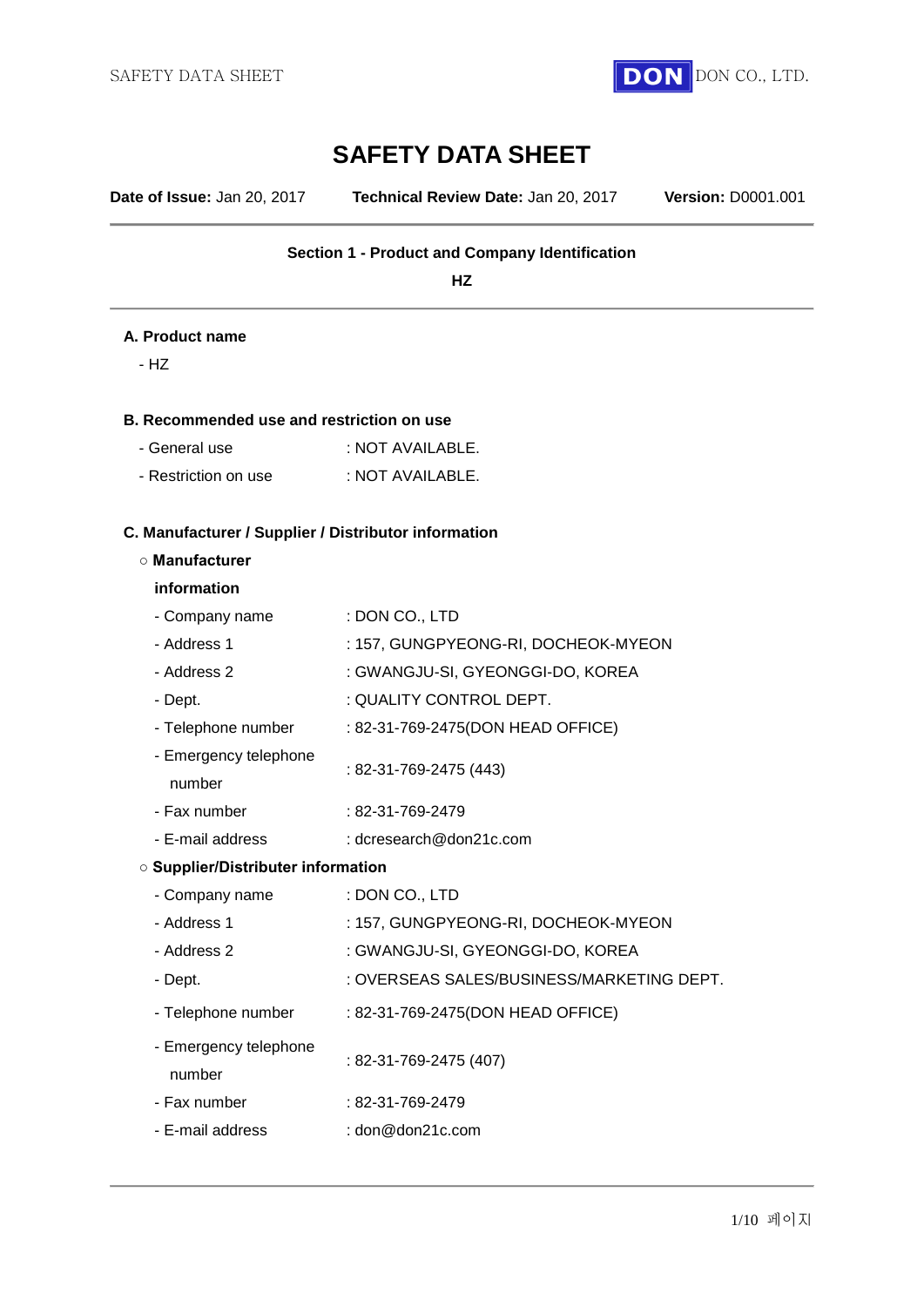

### **Section 2 - Hazards Identification, Including Emergency Overview**

### **HZ**

### **A. Hazard classification**

NOT CLASSIFIED AS HAZARDOUS ACCORDING TO OSHA HAZARD COMMUNICATION STANDARD, 29 CFR 1910.1200.

### **B. Label elements**

- **○ Signal word**
	- NOT APPLICABLE.
- **○ Symbols**

NOT APPLICABLE.

### **○ Pictograms**

NOT APPLICABLE.

### **B. Other hazards**

NONE KNOWN.

### **Section 3 - Composition/Information on Ingredients**

**HZ**

### **A. Ingredient Name:** HZ

| NAME              | $\%$  | CAS NC    | <b>CLASSIFICATION</b> |
|-------------------|-------|-----------|-----------------------|
| Zirconium dioxide | 99.98 | 1314-23-4 | N/A                   |

EXACT PERCENTAGES ARE BEING WIHTHELD AS A TRADE SECRET.

### **Section 4 - First Aid Measures**

**HZ**

### **A. Description of first-aid measures**

**○ Inhalation**

AFTER INHALATION: FRESH AIR.

**○ Skin contact**

AFTER SKIN CONTACT: TAKE OFF IMMEDIATELY ALL CONTAMINATED CLOTHING.

RINSE SKIN WITH WATER/SHOWER.

# **○ Eye contact**

AFTER EYE CONTACT: RINSE OUT WITH PLENTY OF WATER.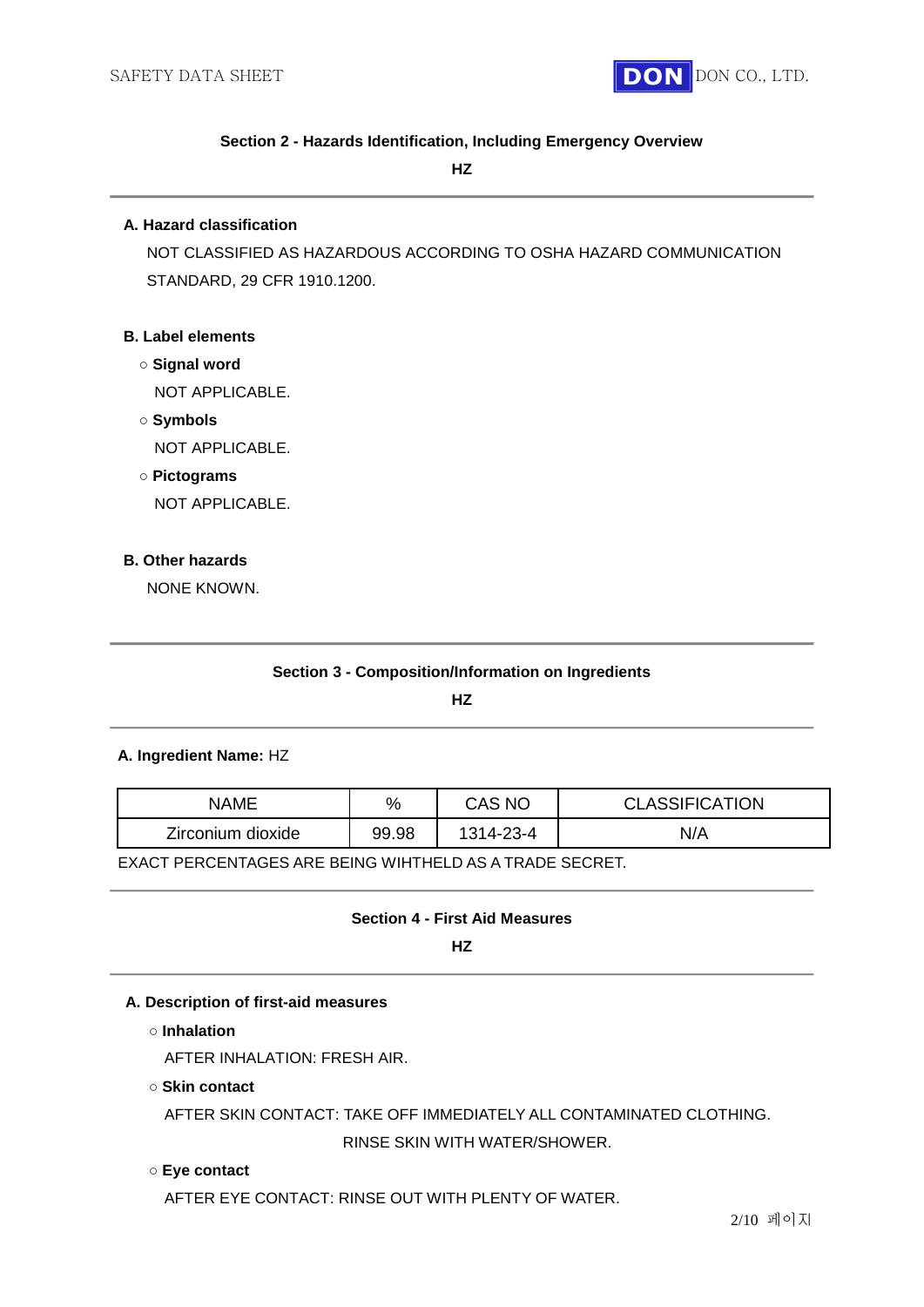

### **○ Ingestion**

AFTER SWALLOWING: MAKE VICTIM DRINK WATER (TWO GLASSES AT MOST). CONSULT DOCTOR IF FEELING UNWELL. NEVER GIVE ANYTHING BY MOUTH TO AN UNCONSCIOUS PERSON.

- **B. Most important symptoms and effects, both acute and delayed** WE HAVE NO DESCRIPTION OF ANY TOXIC SYMPTOMS.
- **C. Indication of any immediate medical attention and special treatment needed** NO INFORMATION AVAILABLE.

# **Section 5 - Fire Fighting Measures HZ**

### **A. Extinguishing media**

### **○ Suitable extinguishing media**

USE EXTINGUISHING MEASURES THAT ARE APPROPRIATE TO LOCAL CIRCUMSTANCES AND THE SURROUNDING ENVIRONMENT.

# **○ Unsuitable extinguishing media**

FOR THIS SUBSTANCE/MIXTURE NO LIMITATIONS OF EXTINGUISHING AGENTS ARE GIVEN.

### **B. Special hazards arising from the substance or mixture**

NOT COMBUSTIBLE.

### **C. Advice for firefighters**

### **○ Special protective equipment for fire-fighters**

WEAR SELF CONTAINED BREATHING APPARATUS FOR FIRE FIGHTING IF NECESSARY.

# **D. Further information**

NO INFORMATION AVAILABLE.

### **Section 6 - Accidental Release Measures**

**HZ**

### WEAR APPROPRIATE PROTECTIVE DEVICES (SEE SECTION 8 EXPOSURE CONTROLS/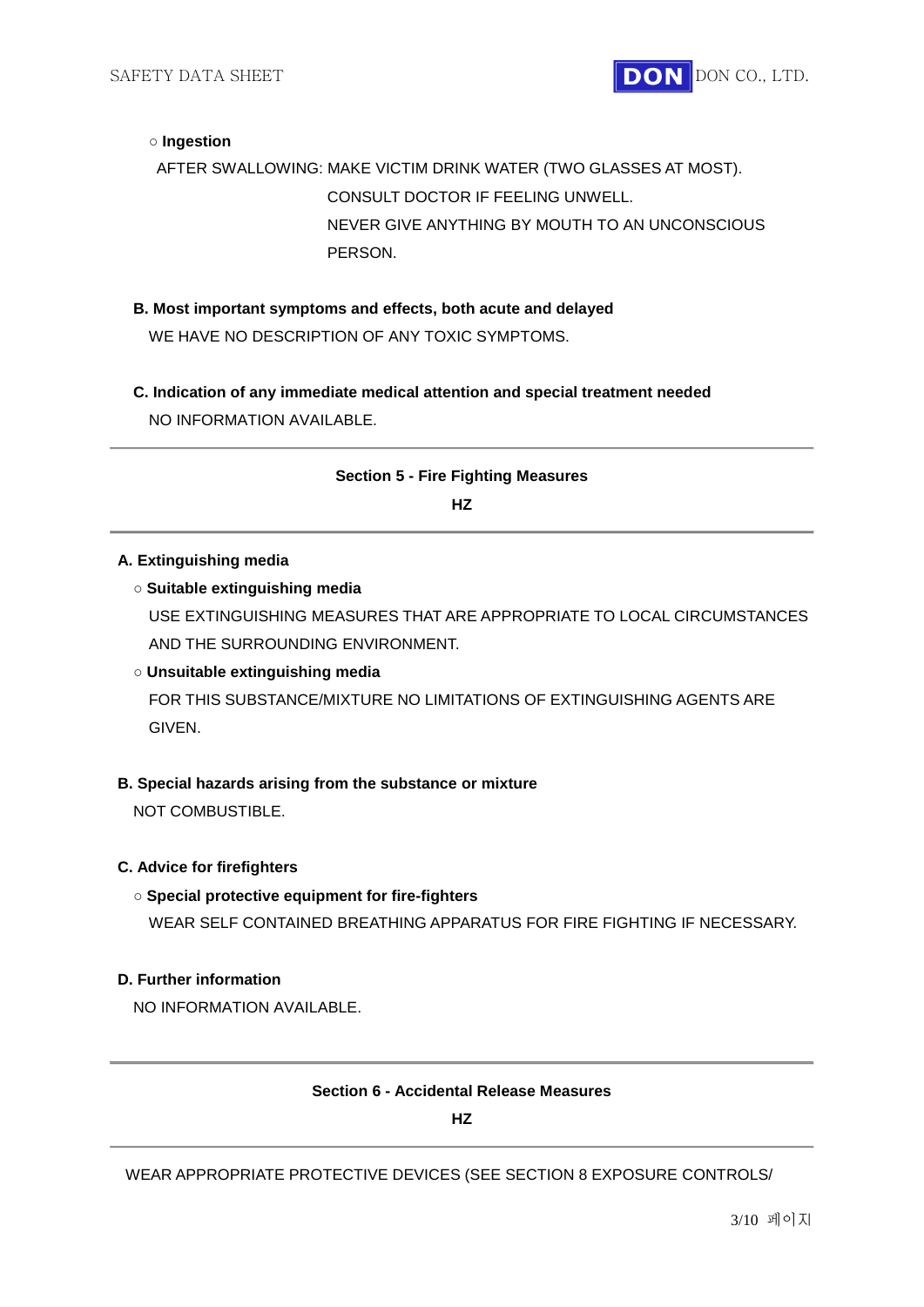

PERSONAL PROTECTION). AVOID CONTACT WITH EYES AND SKIN. DO NOT INHALE THE PRODUCT.

### **A. Environmental precautions**

DO NOT LET PRODUCT ENTER DRAINS.

**B. Methods and materials for containment and cleaning up** KEEP IN SUITABLE, CLOSED CONTAINERS FOR DISPOSAL.

### **C. Reference to other sections**

SEE SECTION 7 FOR INFORMATION ON SAFE HANDLING. SEE SECTION 8 FOR INFORMATION ON PERSONAL PROTECTION EQUIPMENT. SEE SECTION 13 FOR DISPOSAL INFORMATION.

### **Section 7 - Handling and Storage**

**HZ**

# **A. Precautions for safe handling**

OBSERVE LABEL PRECAUTIONS.

# **B. Conditions for safe storage, including any incompatibilities** STORE IN COOL, DRY CONDITIONS IN WELL SEALED RECEPTACLE. PROTECT FROM CONTAMINATION. PROTECT FROM HEAT AND DIRECT SUNLIGHT.

STORE LOCKED UP.

**Section 8 - Exposure Controls & Personal Protection** 

**HZ**

### **A. Exposure limits(s)**

**○ ACGIH**

TIME WEIGHTED AVERAGE(TWA) - THRESHOLD LIMITS: 5.0 mg/m³ SHORT TERM EXPOSURE LIMIT (STEL) - THRESHOLD LIMITS: 10.0 mg/m<sup>3</sup>

# **○ NIOSH/GUIDE**

RECOMMENDED EXPOSURE LIMIT(REL) - THRESHOLD LIMITS: 5.0 mg/m³ SHORT TERM EXPOSURE LIMIT (STEL) - THRESHOLD LIMITS: 10.0 mg/m³

### **○ OSHA\_TRANS**

PERMISSIBLE EXPOSURE LIMIT (PEL) - THRESHOLD LIMITS: 5.0 mg/m<sup>3</sup>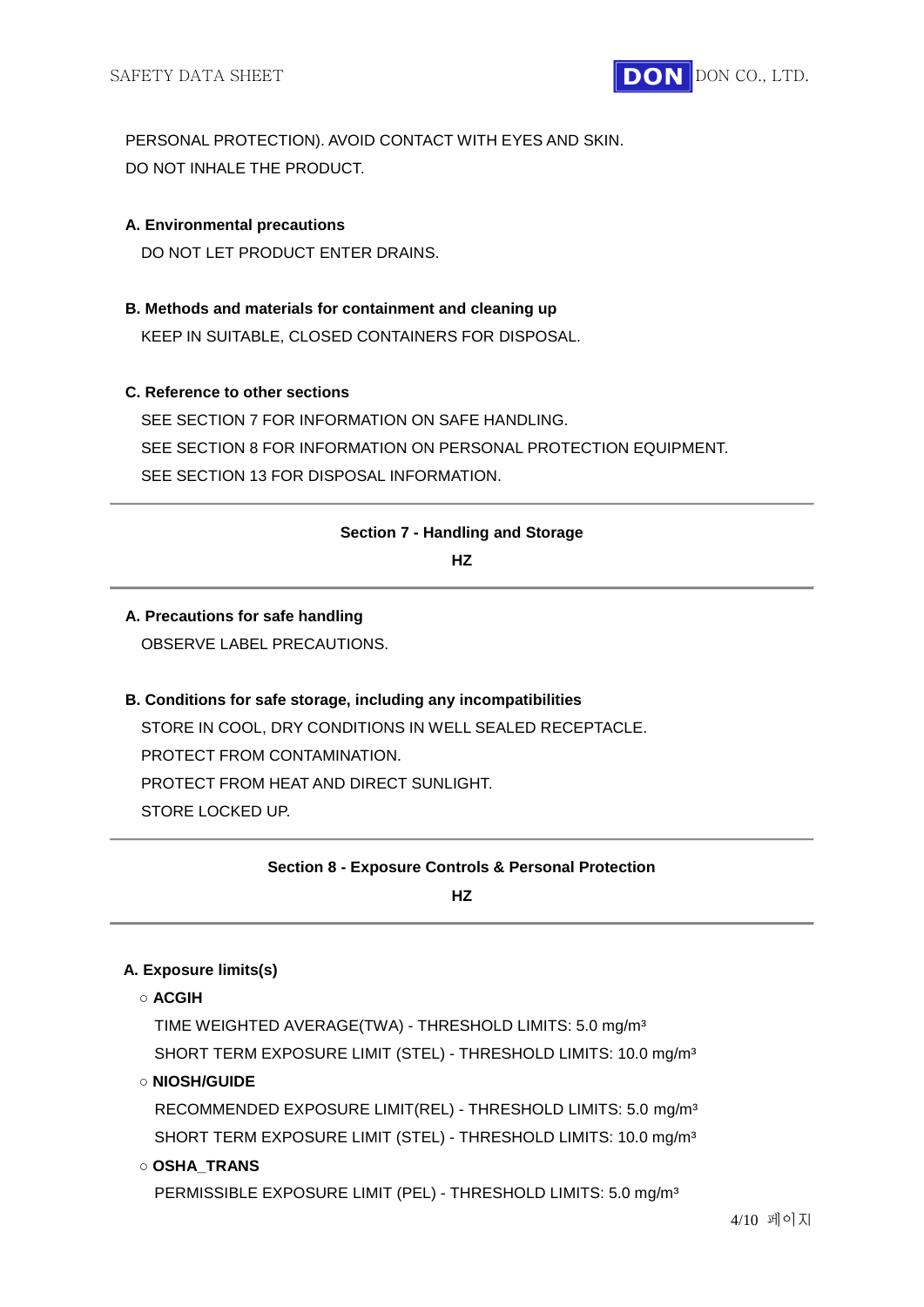# **○ Z1A**

RECOMMENDED EXPOSURE LIMIT(REL) - THRESHOLD LIMITS: 5.0 mg/m³ SHORT TERM EXPOSURE LIMIT (STEL) - THRESHOLD LIMITS: 10.0 mg/m<sup>3</sup>

# **○ OSHA/Z2**

NO INFORMATION AVAILABLE.

### **B. Engineering controls**

TECHNICAL MEASURES AND APPROPRIATE WORKING OPERATIONS SHOULD BE GIVEN PRIORITY OVER THE USE OF PERSONAL PROTECTIVE EQUIPMENT.

### **C. Personal protective equipment**

# **○ Respiratory protection**

REQUIRED WHEN DUSTS ARE GENERATED.

# **○ Eye/face protection**

USE EQUIPMENT FOR EYE PROTECTION TESTED AND APPROVED UNDER APPROPRIATE GOVERNMENT STANDARDS SUCH AS NIOSH (US)

### **○ Hand protection**

CHEMICAL-RESISTANT, IMPERVIOUS GLOVES COMPLYING WITH AN APPROVED STANDARD SHOULD BE WORN AT ALL TIMES WHEN HANDLING CHEMICAL PRODUCTS IF A RISK ASSESSMENT INDICATES THIS IS NECESSARY.

# **○ Hygiene measures**

CHANGE CONTAMINATED CLOTHING. APPLICATION OF SKIN- PROTECTIVE BARRIER CREAM RECOMMENDED. WASH HANDS AFTER WORKING WITH SUBSTANCE.

### **○ Others**

NO INFORMATION AVAILABLE.

# **Section 9 - Physical & Chemical Properties**

### **HZ**

| A. Physical state                              | SOLID(TABLET)             |
|------------------------------------------------|---------------------------|
| <b>B.</b> Color                                | <b>GREY</b>               |
| B. Odor                                        | <b>ODORLESS</b>           |
| C. Odor threshold                              | NOT APPLICABLE.           |
| D. pH                                          | NO INFORMATION AVAILABLE. |
| E. Melting point/Freezing point                | $\sim$ 2,687°C - lit.     |
| <b>F. Initial Boiling Point/Boiling Ranges</b> | NO INFORMATION AVAILABLE  |
| G. Flash point                                 | NO INFORMATION AVAILABLE. |
| <b>H.</b> Evaporation rate                     | NO INFORMATION AVAILABLE. |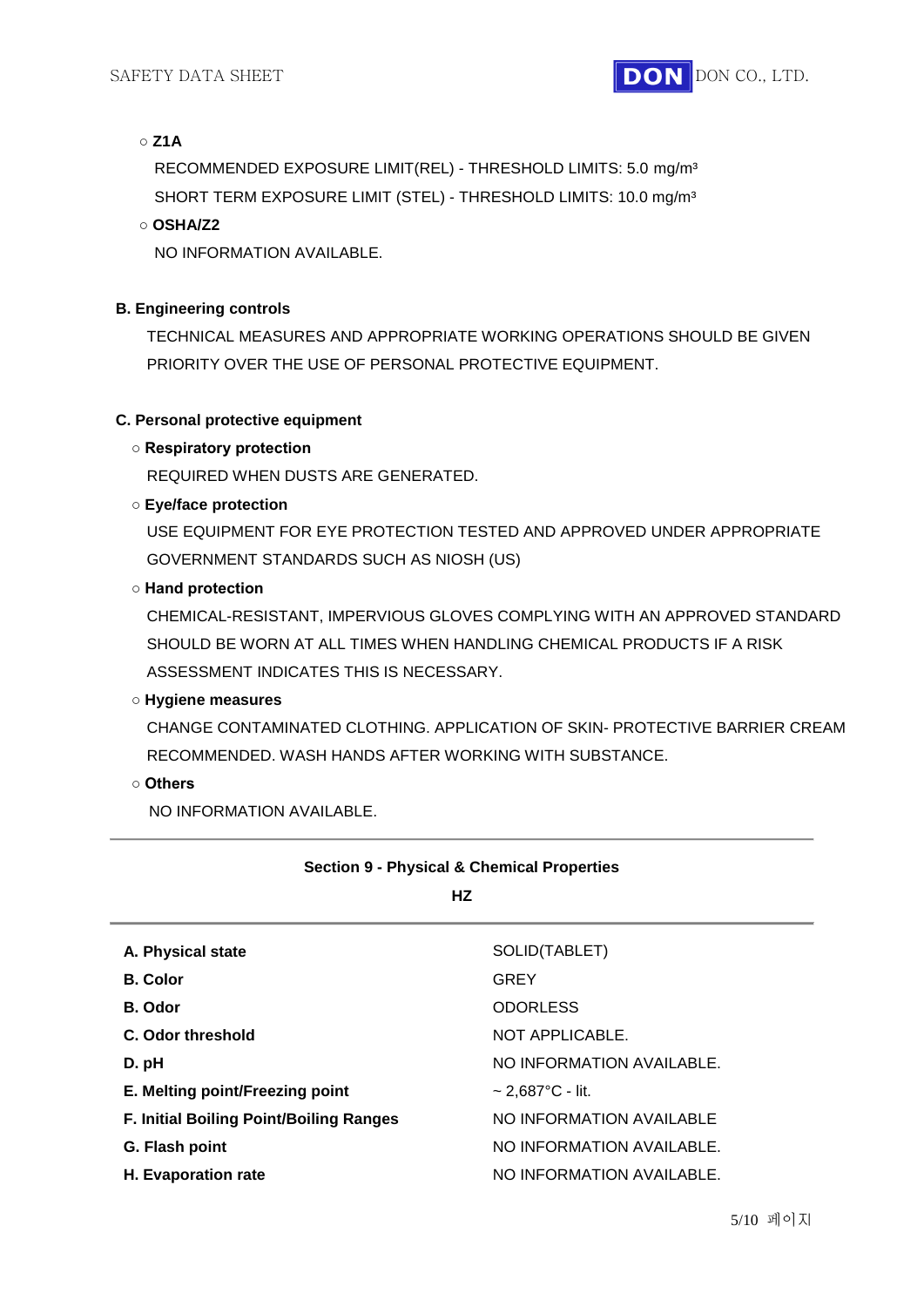

| I. Flammability (Solid, gas)                | THE PRODUCT IS NOT FLAMMABLE. |
|---------------------------------------------|-------------------------------|
| J. Upper/Lower Flammability or explosive    | NO INFORMATION AVAILABLE.     |
| limits                                      |                               |
| K. Vapor pressure                           | NO INFORMATION AVAILABLE.     |
| L. Solubility                               | NO INFORMATION AVAILABLE.     |
| <b>M. Vapor density</b>                     | NO INFORMATION AVAILABLE.     |
| N. Specific gravity                         | $\sim$ 5.7 g/mL               |
| O. Partition coefficient of n-octanol/water | NO INFORMATION AVAILABLE.     |
| P. Autoignition temperature                 | NO INFORMATION AVAILABLE.     |
| Q. Decomposition temperature                | NO INFORMATION AVAILABLE.     |
| R. Viscosity                                | NO INFORMATION AVAILABLE.     |
| S. Molecular weight                         | 123.22 g/mol                  |
|                                             |                               |

### **Section 10 - Stability & Reactivity Data**

**HZ**

### **A. Reactivity**

NO INFORMATION AVAILABLE.

# **B. Chemical stability**

STABLE UNDER RECOMMENDED STORAGE CONDITIONS.

# **C. Conditions to avoid**

EXPOSURE TO MOISTURE MAY AFFECT PRODUCT QUALITY.

### **D. Incompatible materials**

NO INFORMATION AVAILABLE.

# **E. Hazardous decomposition products**

NO INFORMATION AVAILABLE.

### **Section 11 - Toxicological Information**

**HZ**

# **A. Information on toxicological effects**

**○ Likely route of exposure**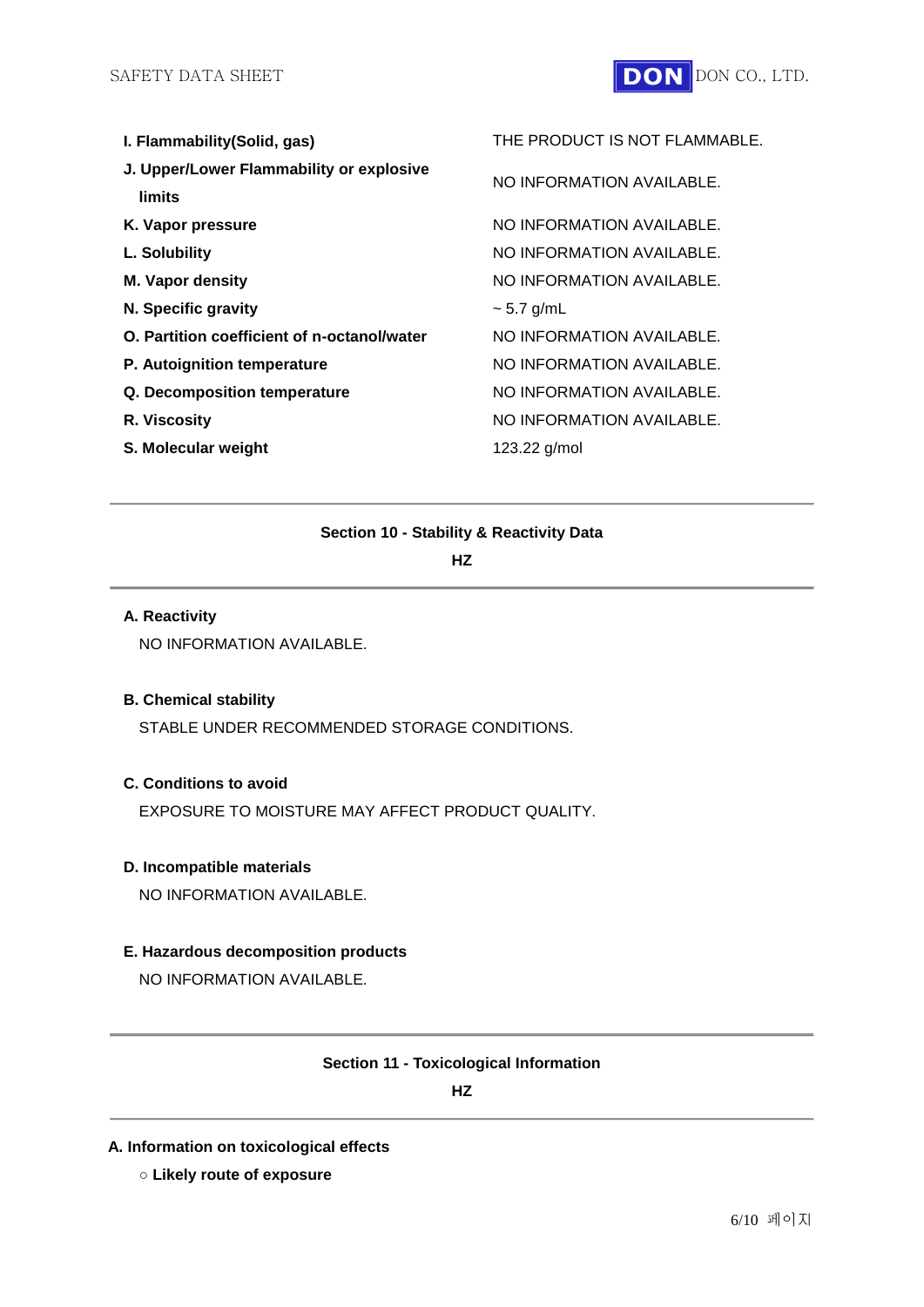EYE CONTACT, SKIN CONTACT, INGESTION

### **○ Target Organs**

RESPIRATORY SYSTEM

# **○ Specific target organ systemic toxicity - single exposure**

THE SUBSTANCE OR MIXTURE IS NOT CLASSIFIED AS SPECIFIC TARGET ORGAN TOXICANT, SINGLE EXPOSURE.

# **○ Specific target organ systemic toxicity - repeated exposure**

THE SUBSTANCE OR MIXTURE IS NOT CLASSIFIED AS SPECIFIC TARGET ORGAN TOXICANT, REPEATED EXPOSURE.

# **○ Aspiration hazard**

REGARDING THE AVAILABLE DATA THE CLASSIFICATION CRITERIA ARE NOT FULFILLED.

# **B. Carcinogenicity**

# **○ IARC**

NO INGREDIENT OF THIS PRODUCT PRESENT AT LEVELS GREATER THAN OR EQUAL TO 0.1% IS IDENTIFIED AS PROBABLE, POSSIBLE OR CONFIRMED HUMAN CARCINOGEN BY *IARC*.

# **○ OSHA**

NO INGREDIENT OF THIS PRODUCT PRESENT AT LEVELS GREATER THAN OR EQUAL TO 0.1% IS IDENTIFIED AS A CARCINOGEN OR POTENTIAL CARCINOGEN BY *OSHA*.

### **○ NTP**

NO INGREDIENT OF THIS PRODUCT PRESENT AT LEVELS GREATER THAN OR EQUAL TO 0.1% IS IDENTIFIED AS A KNOWN OR ANTICIPATED CARCINOGEN BY *NTP*.

# **○ ACGIH**

NO INGREDIENT OF THIS PRODUCT PRESENT AT LEVELS GREATER THAN OR EQUAL TO 0.1% IS IDENTIFIED AS A CARCINOGEN OR POTENTIAL CARCINOGEN BY *ACGIH*.

# **C. Further information**

HAZARDOUS PROPERTIES CANNOT BE EXCLUDED BUT ARE UNLIKELY WHEN THE PRODUCT IS HANDLED APPROPRIATELY

HANDLE IN ACCORDANCE WITH GOOD INDUSTRIAL HYGIENE AND SAFETY PRACTICE.

# **Section 12 - Ecological Information & Environmental Information**

### **HZ**

### **A. Ecotoxicity**

NO INFORMATION AVAILABLE.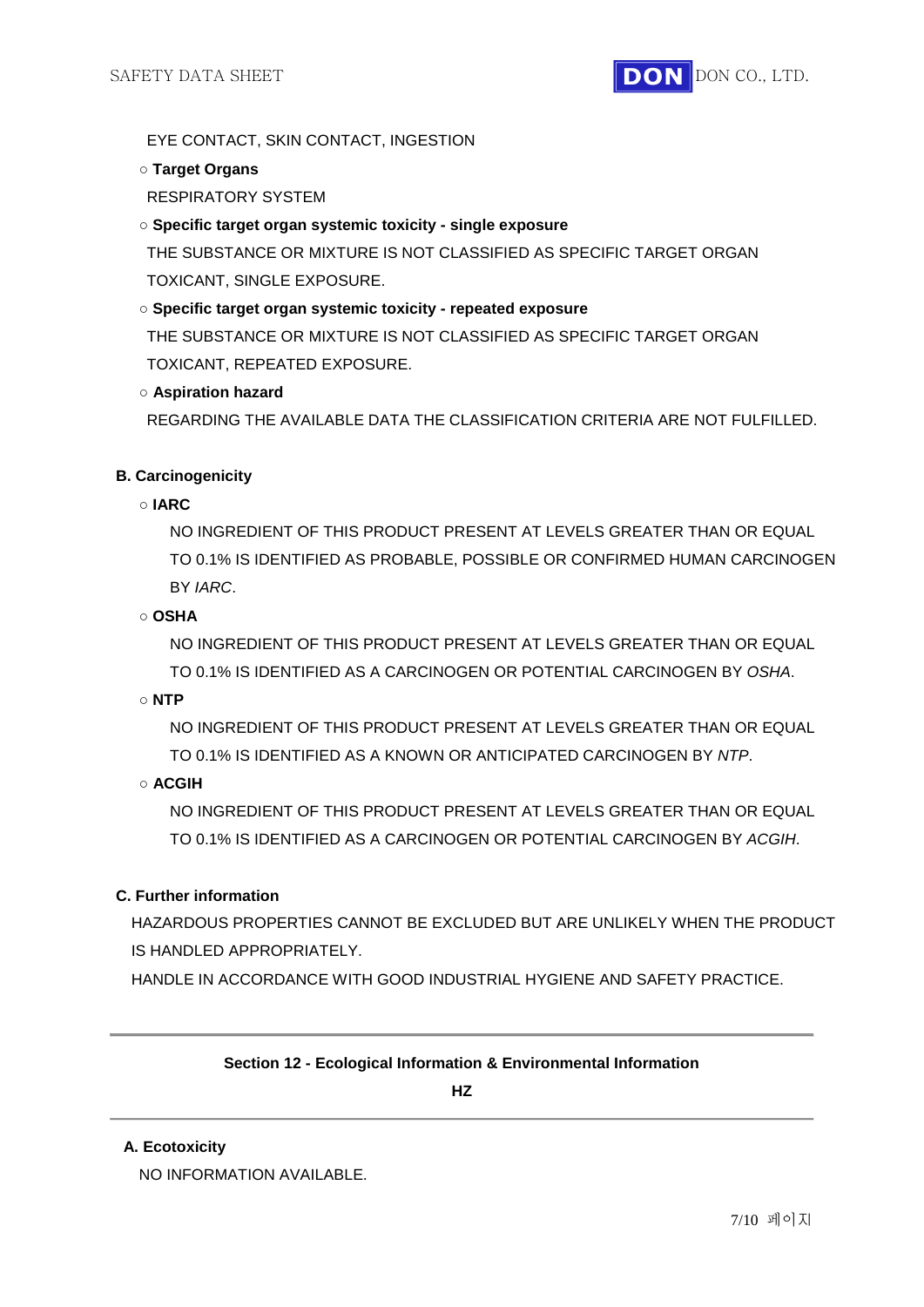

- **B. Persistence and degradability** NO INFORMATION AVAILABLE.
- **C. Bioaccumulative potential** NO INFORMATION AVAILABLE.
- **D. Mobility in soil** NO INFORMATION AVAILABLE.
- **E. Additional ecological information** NO INFORMATION AVAILABLE.

### **Section 13 - Disposal Considerations**

**HZ**

### **A. Disposal methods**

DISPOSE OF CONTENTS/ CONTAINER IN ACCORDANCE WITH THE LOCAL/REGIONAL /NATIONAL/INTERNATIONAL REGULATIONS.

DISPOSE OF WASTE PRODUCT IN A PERMITTED INDUSTRIAL WASTE FACILITY.

# **B. Uncleaned packaging**

DISPOSAL MUST BE MADE ACCORDING TO OFFICIAL REGULATIONS.

### **Section 14 - Transport Information**

**HZ**

# **A. Land transport (DOT)**

NOT CLASSIFIED AS DANGEROUS IN THE MEANING OF TRANSPORT REGULATIONS.

### **B. Air transport (IATA)**

NOT CLASSIFIED AS DANGEROUS IN THE MEANING OF TRANSPORT REGULATIONS.

### **C. Sea transport (IMDG)**

NOT CLASSIFIED AS DANGEROUS IN THE MEANING OF TRANSPORT REGULATIONS.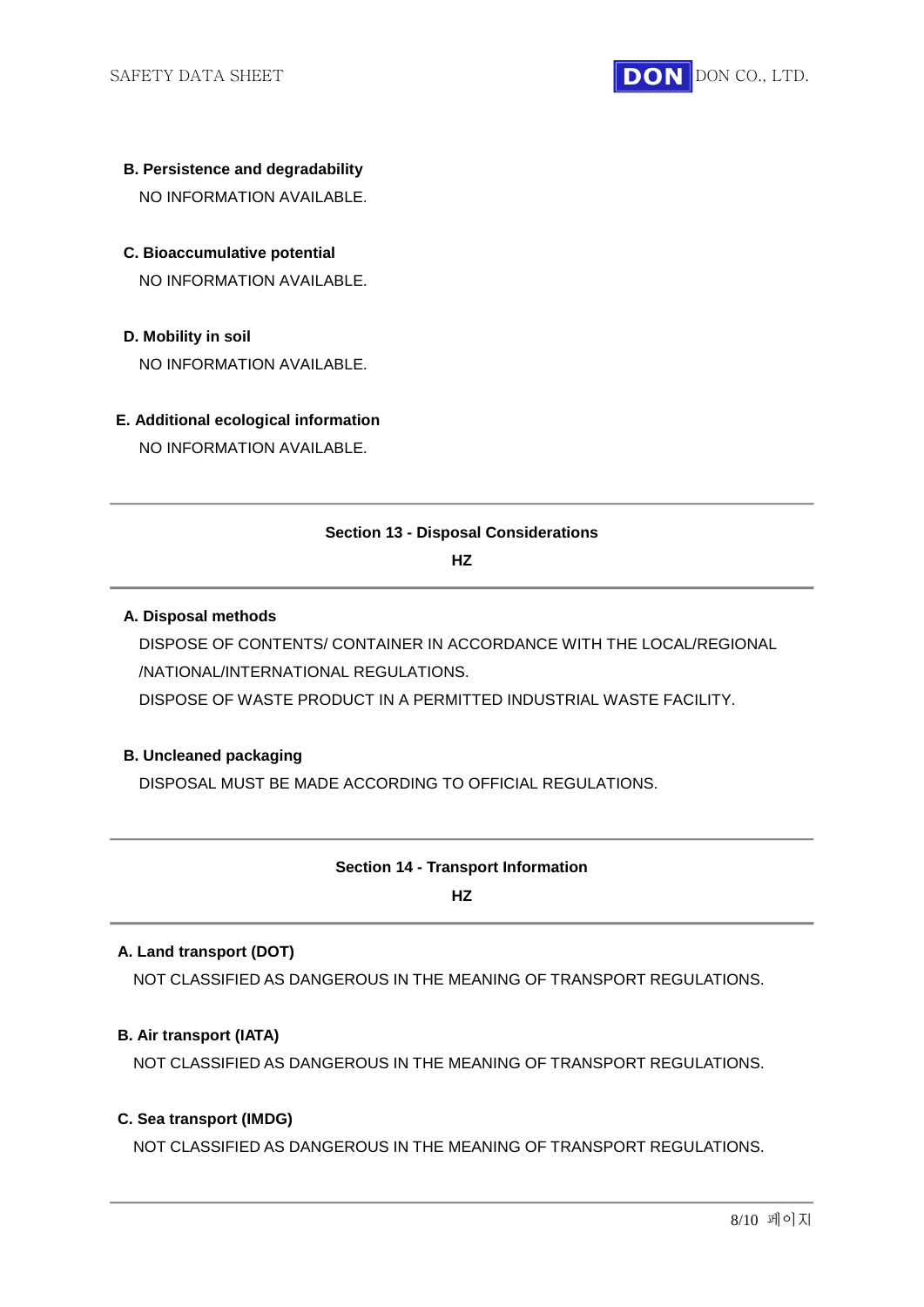

### **Section 15 - Regulatory Information**

### **HZ**

- **A. National and/or international regulatory information**
	- **POPs Management Law**

NOT APPLICABLE

- **Information of EU Classification**
	- **\* Classification**

NOT APPLICABLE

**\* Risk Phrases**

NOT APPLICABLE

**\* Safety Phrase**

NOT APPLICABLE

- **U.S. Federal regulations**
	- **\* OSHA PROCESS SAFETY (29 CFR 1910.119)**

NOT APPLICABLE

- **\* CERCLA Section 103 (40CFR302.4)** NOT APPLICABLE
- **\* EPCRA Section 302 (40CFR355.30)** NO CHEMICALS IN THIS MATERIAL ARE SUBJECT TO THE REPORTING REQUIREM ENTS OF SARA TITLE III, SECTION 302.
- **\* EPCRA Section 304 (40CFR355.40)** NOT APPLICABLE

# **\* EPCRA Section 313 (40CFR372.65)**

THIS MATERIAL DOES NOT CONTAIN ANY CHEMICAL COMPONENTS WITH KNOWN CAS NUMBERS THAT EXCEED THE THRESHOLD (DE MINIMIS) REPORTING LEVELS ESTABLISHED BY SARA TITLE III, SECTION 313.

# **○ Rotterdam Convention listed ingredients**

NOT APPLICABLE

- **Stockholm Convention listed ingredients** NOT APPLICABLE
- **Montreal Protocol listed ingredients**

NOT APPLICABLE

### **Section 16 - Other Information**